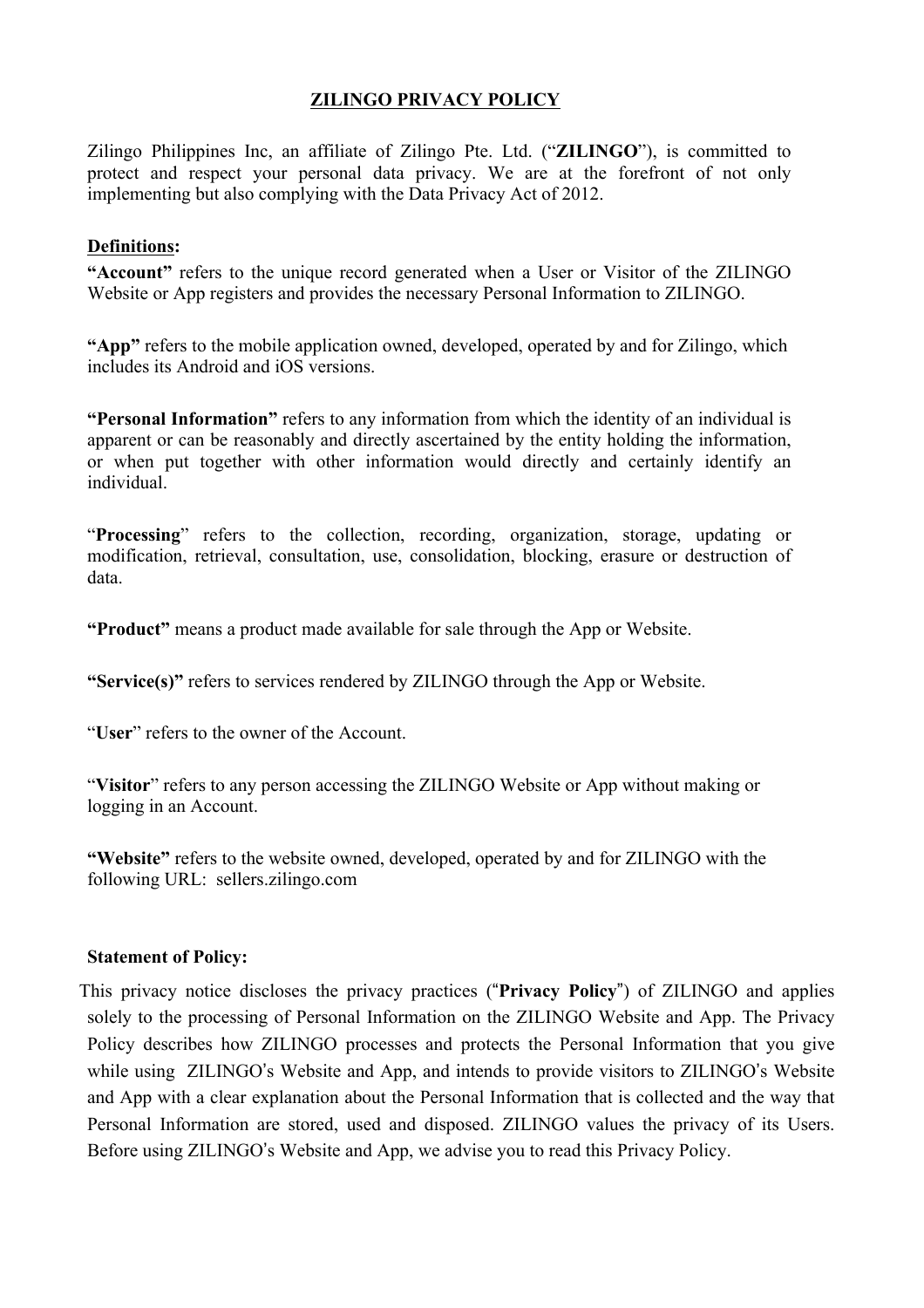# **Information Collected**:

When you sign up with ZILINGO Account or otherwise make an order through the Website or App, the Personal Information we collect may include the following:

- Name
- Phone Number
- Personal ID information for verification of Tax ID or VAT/ GST registration number as required per law.
- Email Address
- Store/Warehouse/Billing Address
- Payment Details (subject to encryption technology)

# **Purpose of Processing:**

ZILINGO only collects Personal Information wherever it is essential to us and where it is relevant to our services and operations so as to be able to provide you with the best experience and service. ZILINGO promises to only collect and use Personal Information for the purposes mentioned below:

- For Product delivery
- For delivery updates provided to you
- For Customer support
- For provision of relevant Product information
- For order processing
- To administer your ZILINGO Account with us
- To audit the downloading of data from ZILINGO Website/App
- To improve/modify/customize Website/App layout and/or design for the purpose of customization for better user experience
- To identify our users and visitors and carry out research on our users' demographics
- In the event that you accept that you have no objection to being provided with this information- to send you information based on your interests and usage which we think you may find useful or which you may have requested from us, regarding our products and services.

# **Scope and Method of Processing and Disclosure of Personal Information:**

For as long as either required to us by law or as relevant for the purpose stated above:

- Browsing the ZILINGO Website will not require you to provide any Personal Information. You may remain anonymous and we will not be able to identify you unless you register and create an account with ZILINGO using the process mentioned.
- ZILINGO will not sell, share or trade your Personal Information collected online with third parties, except in the case of relevant information being passed onto our third-party logistics partners or third party payment partners as necessary, to process your order, payments and delivery. This would include, but may not be limited to, name, bank account / credit card / debit card, shipping address and other order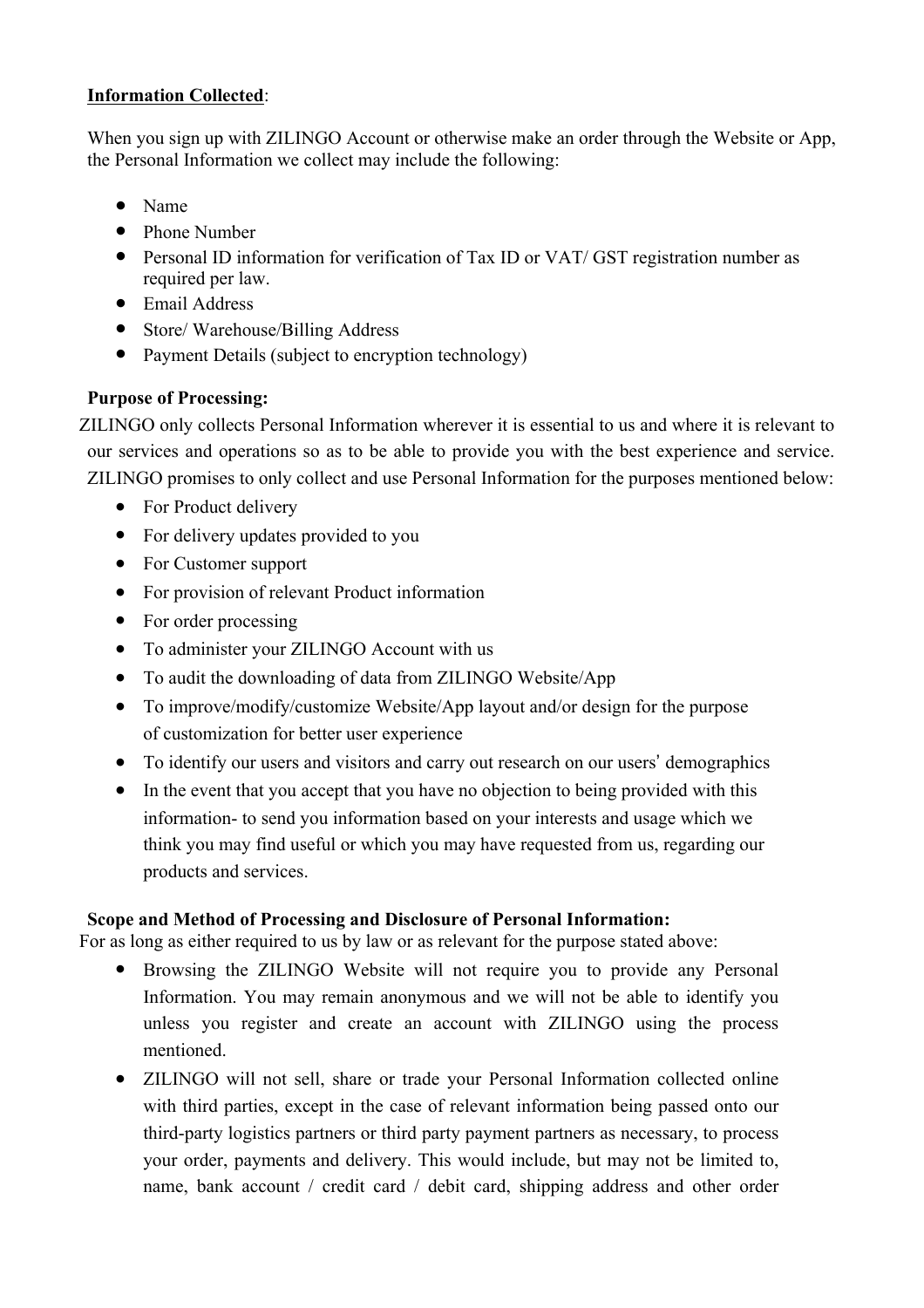related information. The processing of User Personal Information by ZILINGO's third-party logistics partners and third party payment partners are covered by the appropriate outsourcing or subcontracting agreements to ensure the confidentiality, integrity and availability of the Personal Information processed, prevent its use for unauthorized purposes, and generally, comply with the legal requirements on data privacy and protection.

- We may also send you marketing and/or promotional materials which you can unsubscribe from at anytime.
- Personal Information collected online may be disclosed within our corporate group for internal use only and in accordance with the above purposes, subject to the execution of the appropriate Data Sharing Agreement as may be needed.

## **Retention and Disposal of Personal Information:**

• Information related to your orders is stored with us, but for security reasons, cannot be retrieved directly by us. However, you may access this and other account-related/marketing/promotional information by logging into your Account on the App.

## **User Rights and Undertaking**:

- Users undertake to treat the Personal Information relayed to the Website/App confidentially and not make it available to unauthorized third parties. User accept and agree that ZILINGO cannot be held liable for misuse of passwords, unless such misuse is a result of our actions.
- Users have the right withhold consent to the processing or to object to the continued processing of his or her Personal Information. ZILINGO may be unable to fully render its Services as a result of such withholding of consent or objection to the processing of Personal Information.
- Users have the right to view the Personal Information already provided to ZILINGO by logging into your Account. In order to delete or update the Personal Information a request needs to be raised with Zilingo.
- Users have the right to suspend, withdraw or order the blocking, removal or destruction of his or her Personal Information processed by ZILINGO.
- Users may exercise the foregoing rights through the contact information indicated hereunder.

### **ZILINGO's Undertaking**:

ZILINGO will implement reasonable and appropriate organizational, physical, and technical security measures for the protection of its Users/Visitors' Personal Information. ZILINGO shall ensure that the security measures being and to be implemented shall maintain the availability, integrity, and confidentiality of Personal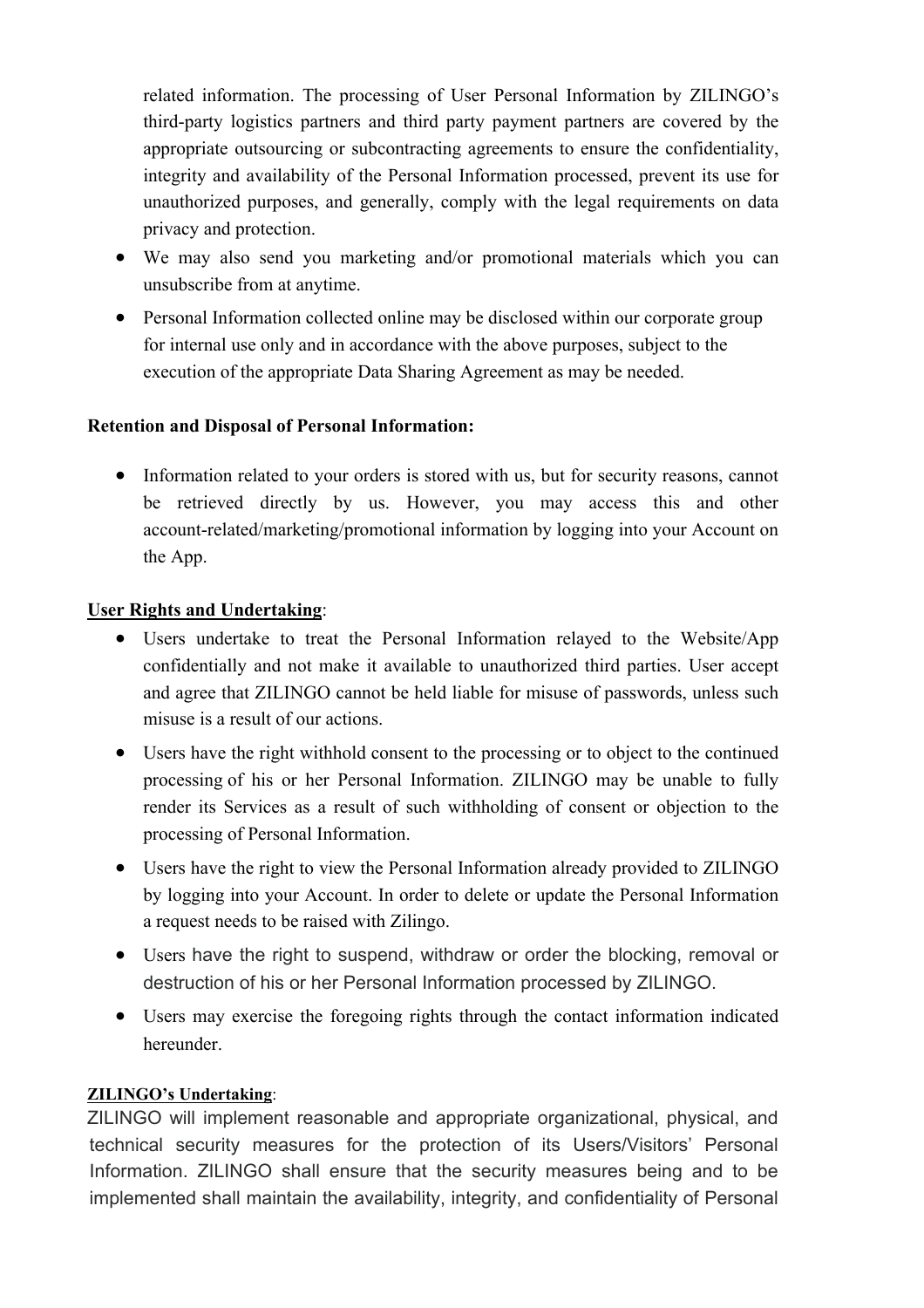Information against any accidental or unlawful destruction, alteration, disclosure or any other unlawful processing.

ZILINGO will endeavor to ensure that all information collected from you is safely and securely stored. We will protect your Personal Information by:

- Restricting third party access to your personal information unless absolutely necessary; and
- Not retaining your Personal Information for any time period longer than required to fulfill the above purpose
- All payment related data is encrypted as per our third-party payment partners' policies.

Our Privacy Policy complies with the applicable laws governing the protection of personal data and represents the industry's best practices.

# **Exceptions**:

ZILINGO is committed in its endeavor to comply with applicable laws governing the protection of personal data. However, in exceptional circumstances, if ZILINGO is required by law to disclose Personal Information, specifically if the disclosure is deemed essential to prevent a threat to life or health, or for other law enforcement purposes, it will do so.

## **Computer Data:**

When using the Website or App, ZILINGO's servers will automatically record the information that your browser sends, such as but not limited to, the IP address, type of browser, referring site or page, pages visited within the Website/App, access dates and time, or operating system. This information is collected to help us customize and/or improve our Website/App and the Services and experience we provide and will not be used in association or conjunction with any other Personal Information.

ZILINGO may also choose to use Google Analytics features of Display Advertising, including but not restricted to the following: Remarketing, Google Display Network